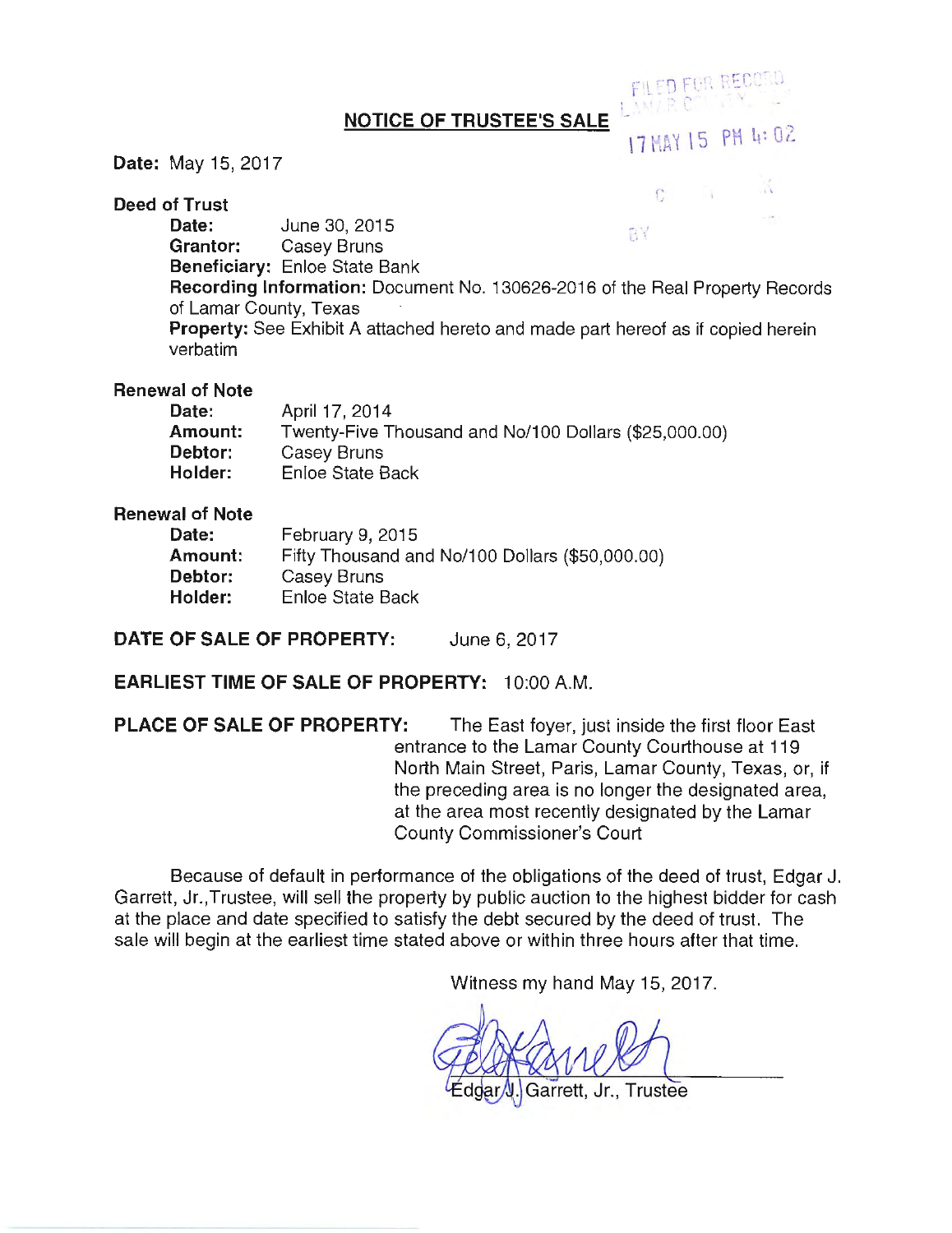#### **STATE OF TEXAS COUNTY OF DELTA** ) )

**BEFORE ME,** the undersigned authority, on this day personally appeared Edgar J. Garrett, Jr.,Trustee, known to me to be the person whose name is subscribed to the foregoing instrument, and acknowledged to me that he executed the same for the purposes and consideration therein expressed, and in the capacity therein stated.

**GIVEN UNDER MY HAND AND SEAL OF OFFICE,** on this the 15<sup>th</sup> day of May, 2017.



Notary Public, State of Texas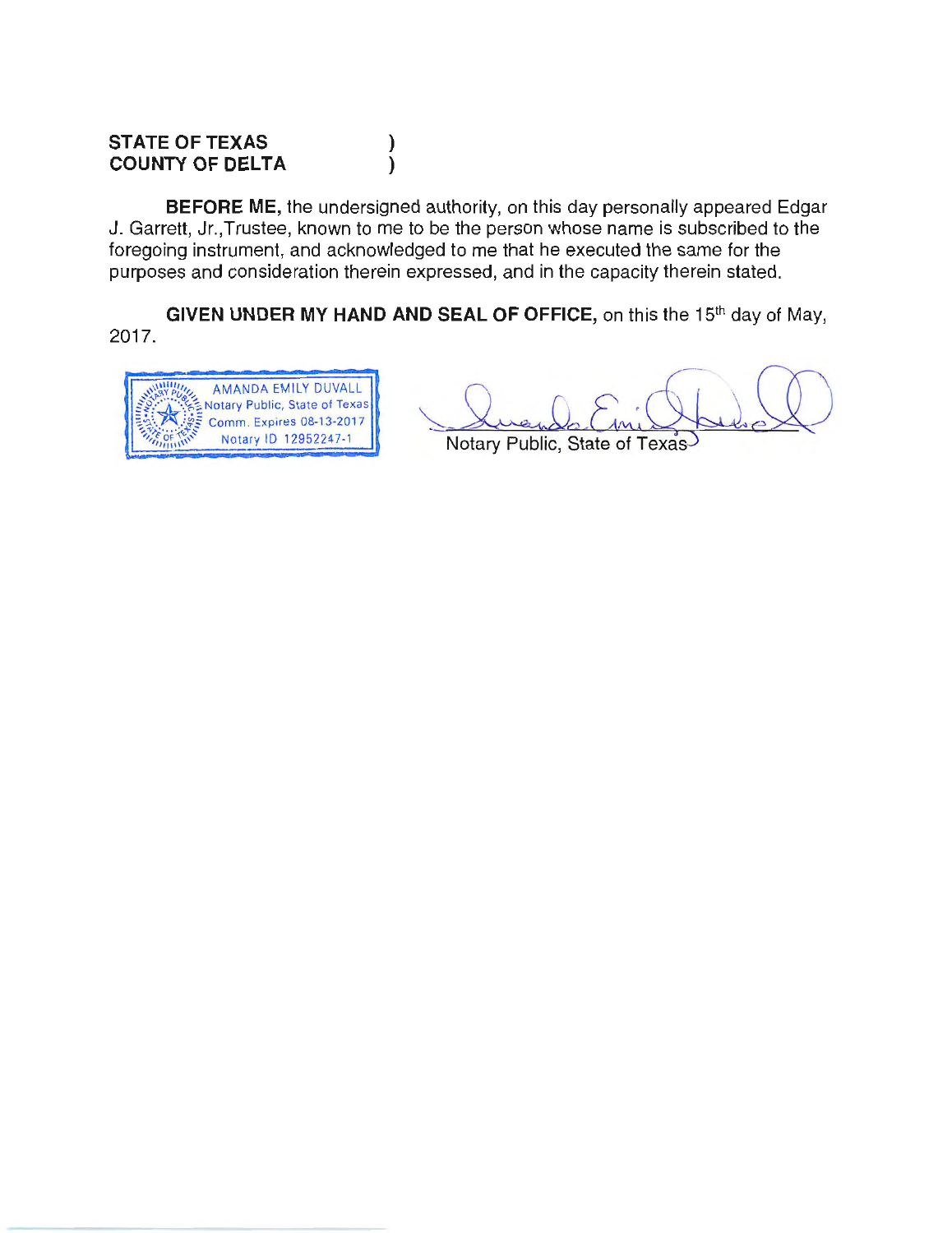

 $\ddot{\textbf{a}}$